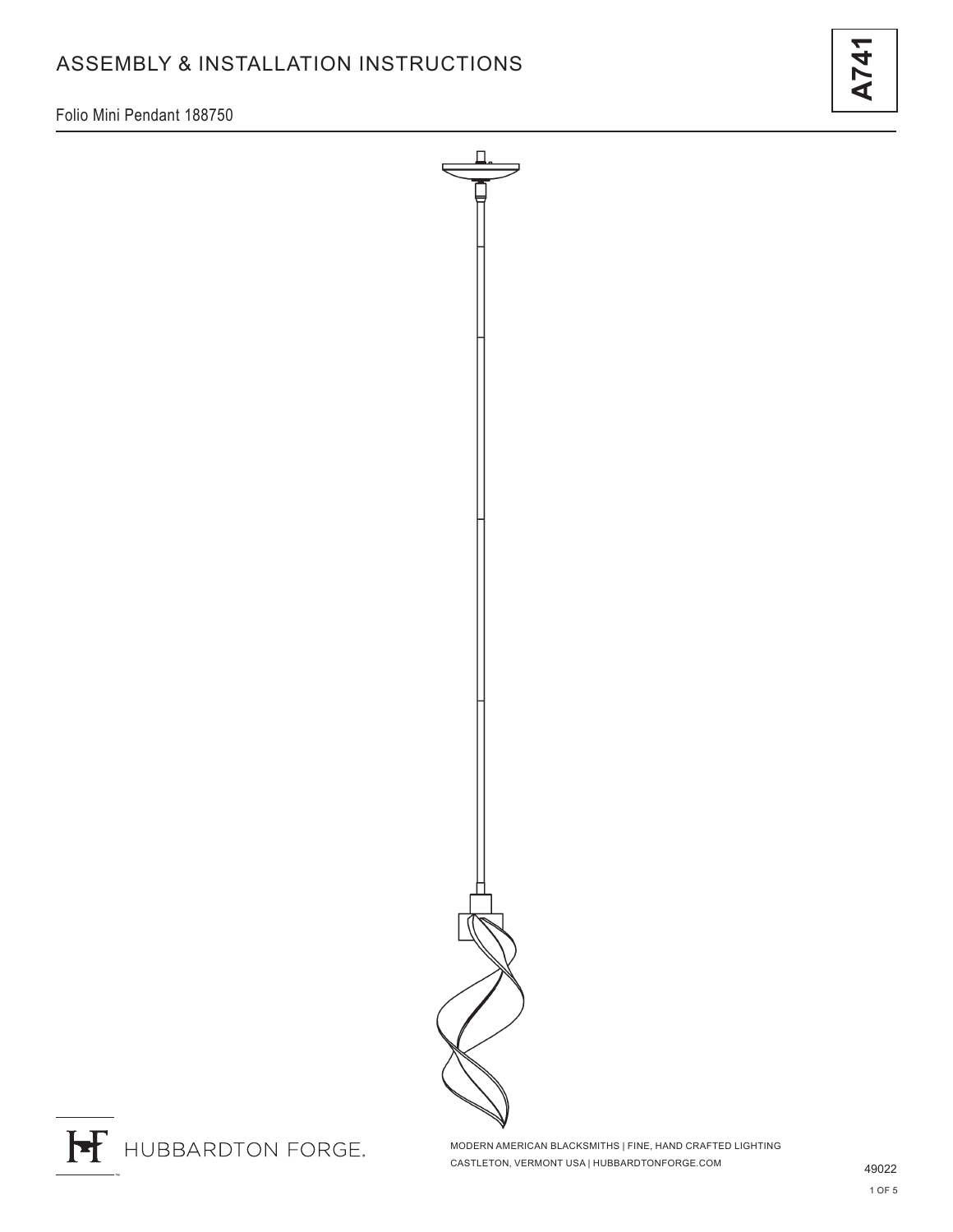### **Component Parts**

- **A Fixture**
- **B Fixture Coupling**
- **C Crossbar**
- **D Jam Nut**
- **E Threaded Nipple**
- **F Ground Screw**
- **G Canopy Ring**
- **H Canopy**
- **I Swivel**
- **J 3" Fixture Pipe (1)**
- **K 6" Fixture Pipe (1)**
- **L 12" Fixture Pipe (3)**
- **M Stem Nipple (6)**
- **N Socket**
- **O Bulb (not included)**
- **P Flat Head Screw (2)**
- **Q Lock Washer (2)**
- **R Decorative Element**

**A741**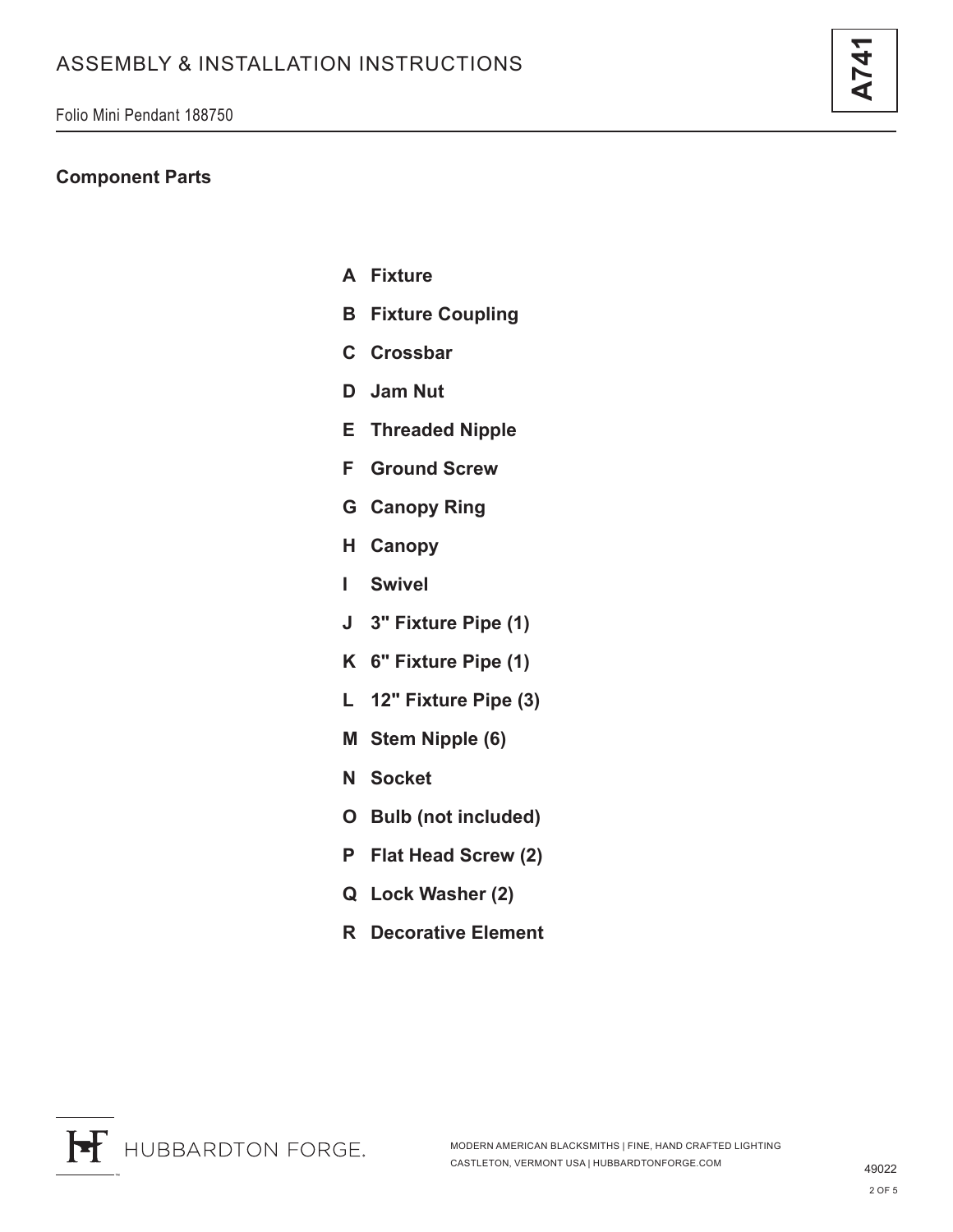

### Folio Mini Pendant 188750

**CAUTION:** *FAILURE TO INSTALL THIS FIXTURE PROPERLY MAY RESULT IN SERIOUS PERSONAL INJURY OR DEATH AND PROPERTY DAMAGE.* We recommend installation by a licensed electrician. This product must be installed in accordance with applicable installation code(s), by a person familiar with the construction and operation of the product and the hazards involved.\*

Caution: Do not exceed maximum wattage noted on fixture. Use only recommended bulbs with fixture.

Please Note: After installation extra hardware and accessories are possible due to our kits are used on multiple products and options.

#### **To Install Fixture** *(Figure 1) on following page*

**CAUTION:** BE SURE POWER IS OFF AT THE MAIN BREAKER BOX PRIOR TO INSTALLATION.

- 1. Carefully unpack fixture (A) from the carton.
- 2. Thread jam nut (D) and crossbar (C) onto threaded nipple (E) with ground screw (F) facing towards swivel (I); leave both parts loose.
- 3. Using two machine screws (not provided), temporarily fasten crossbar (C) to the electric box.

**NOTE:** A NEW ELECTRIC BOX COMES WITH SCREWS. WHEN REPLACING A FIXTURE, RETAIN THE EXISTING SCREWS FOR USE WITH THE NEW FIXTURE.

- 4. Adjust the length of threaded nipple (E) in crossbar (C) so that canopy ring (G) will hold canopy (H) against the ceiling with no threads showing for best appearance. When the correct adjustment is established, tighten jam nut (D) against crossbar (C) to secure the adjustment.
- 5. Remove crossbar (C) from the electrical box and proceed with the assembly instructions.
- 6. Locate fixture pipes (J, K, L), fixture (A) and stem nipples (M). Nipples (M) can be found in the kit bag.
- 7. Provided are multiple fixture pipes in three different lengths. Choose the combination that will acheive the overall height desired. Refer to the table below to determine the pipes required to reach the desired overall height. Once you have determined the components necessary, feed the wires that exit fixture coupling (B) through the individual components and thread pipes and couplings together. Wires will slip easier through loose components than through pipes and couplings that are pre-assembled. Once wires are run, apply thread locking compound to all the connection points and assemble the pipes and nipples.

|                                                                    |                  | <b>Overall Height of Fixture</b> |                          |      |      |      |      |      |      |      |      |      |      |      |      |      |      |
|--------------------------------------------------------------------|------------------|----------------------------------|--------------------------|------|------|------|------|------|------|------|------|------|------|------|------|------|------|
|                                                                    |                  | 18.7                             | $\sim$ $-$<br><b>44.</b> | 24.7 | 27.7 | 30.7 | 33.7 | 36.7 | 39.7 | 42.7 | 45.7 | 48.7 | 51.7 | 54.7 | 57.7 | 60.7 | 63.7 |
| ਰਾ<br>ᇰ<br>置<br>. .<br>-<br>$\leftarrow$<br>п<br>o<br>$\mathbf{a}$ | 3" Pipe (J)<br>a |                                  |                          |      |      |      |      |      |      |      |      |      |      |      |      |      |      |
|                                                                    | 6" Pipe (K)      |                                  |                          |      |      |      |      |      |      |      |      |      |      |      |      |      |      |
|                                                                    | 12" Pipe (L)     |                                  |                          |      |      |      |      |      |      |      |      |      |      |      |      |      |      |

**NOTE:** APPLICATION OF THE THREAD LOCKING COMPOUND IS NECESSARY TO PREVENT THE PIPE FROM LOOSENING DURING REGULAR MAINTENANCE AND CLEANING OF THE FIXTURE. BE CERTAIN TO APPLY THE COMPOUND.

- 8. Carefully slide canopy ring (G) and canopy (H) over wires and fixture pipes (J, K, L) until they rest on fixture (A).
- 9. Slip wires from the fixture (A) through assembled swivel (I) and thread swivel onto final pipe. It may be neccesary to remove a nipple (M) for this to work on shorter overall fixture heights.
- 10. Refer to instructions on next page to continue installation.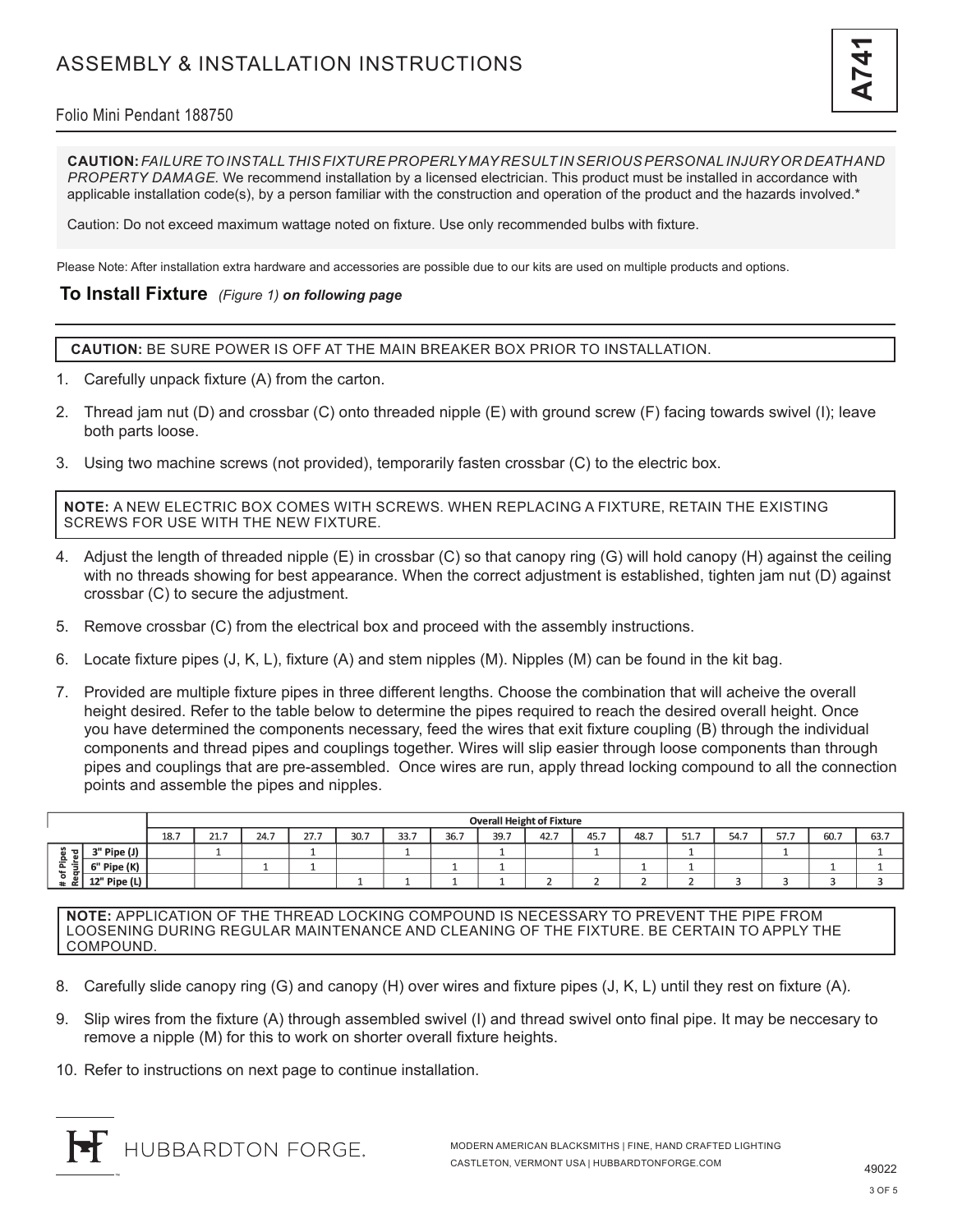# ASSEMBLY & INSTALLATION INSTRUCTIONS

**A741**

#### Folio Mini Pendant 188750

- 11. Using two machine screws (not provided), fasten crossbar (C) to the electric box.
- 12. Using suitable wire connectors (not provided) connect fixture wires to supply (white/ribbed to white and black/smooth to black). Attach a pigtail lead to crossbar ground screw (F). Hold canopy (H) close, connect all ground wires (bare copper or green to bare copper or green).

**CAUTION:** MAKE SURE WIRE CONNECTORS ARE TWISTED ON SECURELY, AND NO BARE WIRE IS EXPOSED.

13. Slide canopy (H) against ceiling, and secure with canopy ring (G).

**CAUTION:** BE SURE NO WIRES ARE PINCHED BETWEEN CANOPY (H) AND THE CEILING.

14. Refer to instructions next page to install bulb (O).



F HUBBARDTON FORGE.